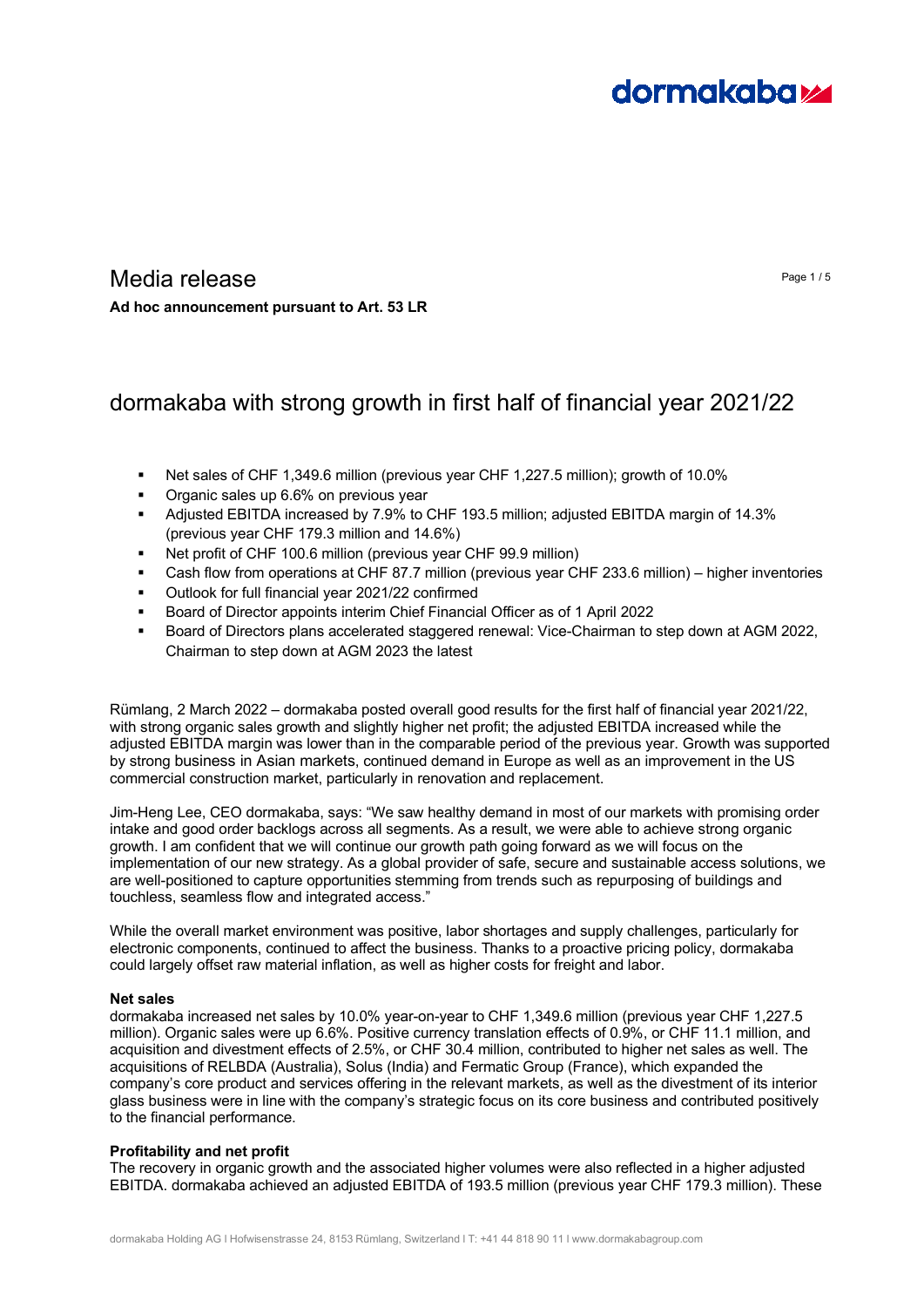

Page 2 / 5

results include a positive currency translation effect of CHF 3.1 million, as well as a positive effect from acquisitions and divestments of CHF 5.5 million. The adjusted EBITDA margin of 14.3% was slightly lower than in the previous reporting period (14.6%) due to product mix, higher raw material and freight costs as well as labor cost inflation.

Items affecting comparability of CHF 9.2 million (previous year CHF -2.6 million) reflected in the adjusted EBITDA were mainly related to the preparation and implementation of the new Shape4Growth strategy.

Profit before taxes increased to CHF 130.6 million (previous year 129.8 million), while the effective income tax rate of 23.0% remained unchanged from the prior-year period. As a result, net profit was at CHF 100.6 million (previous year CHF 99.9 million), thus an increase of 0.7% despite a negative net effect from items affecting comparability of CHF 15.0 million compared to previous year.

#### **Cash flow and balance sheet**

Cash flow from operations decreased to CHF 87.7 million (previous year CHF 233.6 million). This reduction on the previous year is due to a strong increase in net working capital, particularly an increase in inventories because of higher volumes, safety stock for electronic components and certain other raw materials, higher goods in transit due to freight issues, and higher raw material prices. Net cash from operating activities stood at CHF 49.3 million (previous year CHF 194.3 million), representing an operating cash flow margin of 3.7% (previous year 15.8%). In total, net debt increased to CHF 708.3 million as of 31 December 2021 (previous year CHF 556.3 million), where the acquisitions of RELBDA, Solus and Fermatic Group contributed as well.

#### **Segment Performances**

The markets continued to recover from the impacts of the Covid-19 pandemic, with regional differences. While the development of the adjusted EBITDA margin varied from segment to segment, there was organic sales growth across all segments in the first half of the financial year 2021/22.

#### *Access Solutions AMER (North and South America)*

The AS AMER segment generated total sales of CHF 365.2 million in the first half of financial year 2021/22, with an organic sales growth of 5.7%. The adjusted EBITDA margin was at 16.7% (previous year 17.7%) and was impacted by higher raw material and freight costs as well as labor cost inflation. Mesker, the hollow metal door business, continued to dilute the segment's adjusted EBITDA margin by 230 basis points (previous year 140 basis points).

#### *Access Solutions APAC (Asia Pacific)*

AS APAC achieved total sales of CHF 261.1 million, representing a year-on-year organic increase of 20.0%. Its adjusted EBITDA margin was 13.4% (previous year 14.7%). The lower margin was caused by a negative product mix and some low-gross-margin projects.

#### *Access Solutions DACH (Germany, Austria, Switzerland)*

The AS DACH segment achieved an organic sales growth of 8.6% and improved total sales to CHF 424.6 million. The adjusted EBITDA margin improved to 18.2% (previous year 17.1%). This positive development was driven by higher sales volumes, increased sales prices, and further progress in plant efficiencies.

#### *Access Solutions EMEA (Europe, Middle East and Africa)*

Organic sales of AS EMEA increased by 6.7% year-on-year, leading to total sales of CHF 377.3 million. The adjusted EBITDA margin declined slightly and was at 9.1% (previous year 9.5%) as volume growth and sales price increases could not entirely offset raw material and freight cost inflation.

#### *Key & Wall Solutions*

The Key & Wall Solutions segment generated total sales of CHF 174.3 million during the period under review with an organic sales growth of 2.6%. The adjusted EBITDA margin decreased to 12.8% (previous year 15.7%) as Business Unit Key Systems was not able to fully offset the margin decline at Business Unit Movable Walls, where during the same period strong order intakes were recorded.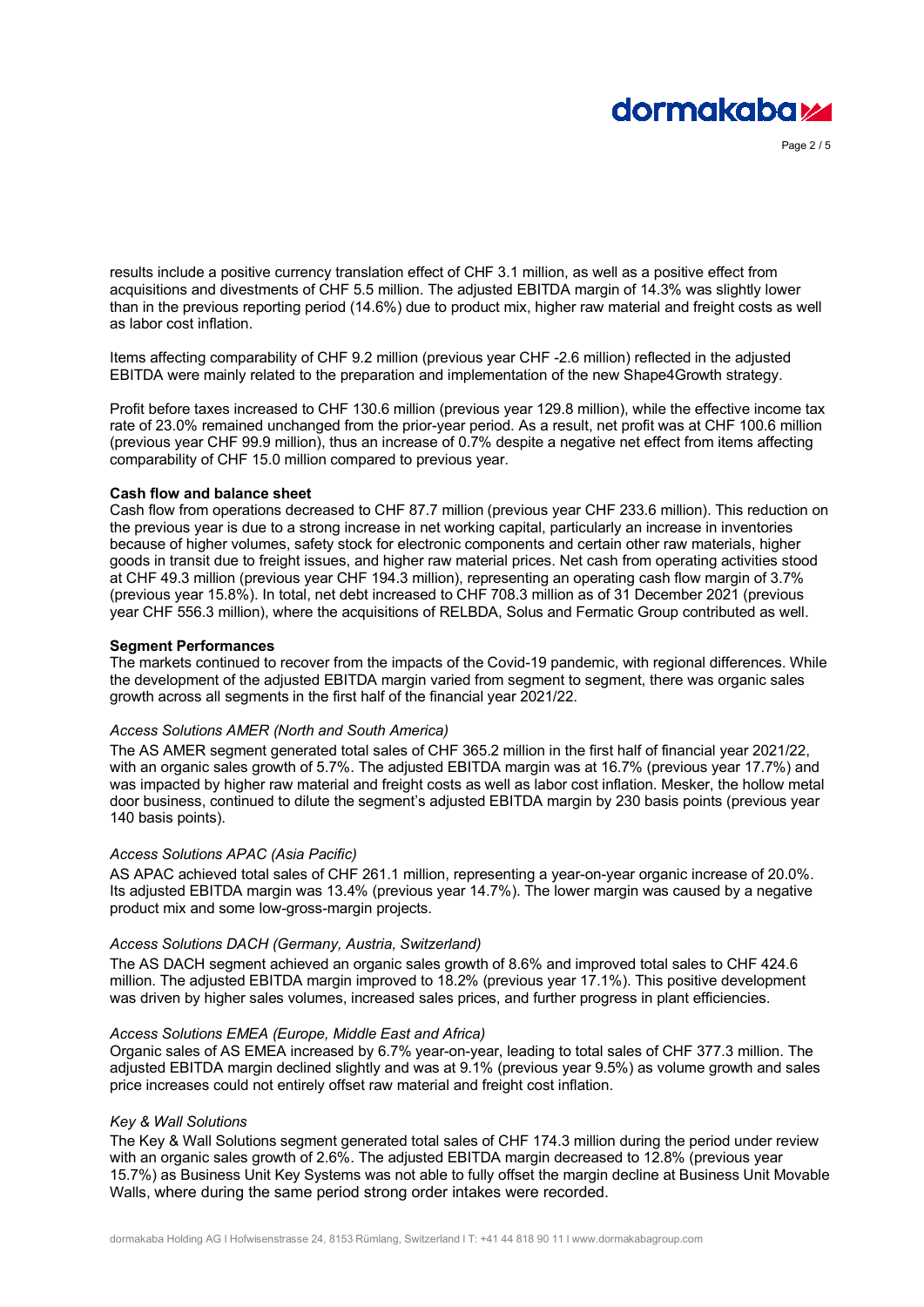

Page 3 / 5

#### **Shape4Growth – strategy implementation**

dormakaba has started implementing its new strategy Shape4Growth which was presented on 15 November 2021. It will enable the company to accelerate profitable growth through focus on its core businesses in commercial access solutions, on its core markets and on customer-centricity. As of 1 January 2022, the company adapted its operating model with the goal to significantly improve customer-centricity and operational efficiency: three customer-centric regions and sales organizations for Access Solutions – Americas, Asia Pacific, and Europe & Africa – will be supported by newly formed global functions such as Marketing & Products and Operations to capture synergies. AS DACH and AS EMEA were merged to establish this structure, and the region Middle East was allocated to region Asia Pacific. The Key & Wall Solutions segment remains unchanged.

#### **Outlook**

The current business environment is still characterized by uncertainties and lack of visibility. This is due to the Covid-19 pandemic and macroeconomic factors, such as potentially higher interest rates and geopolitical tensions as well as to the potential impact of a further deterioration of global supply chains and higher inflation. We will continue to focus on profitable growth, targeting market share gains and accelerating order backlog conversion, as well as on sales price increases to compensate for inflationary effects and support our margin progression.

dormakaba confirms its outlook for the current financial year 2021/22 and anticipates organic sales growth between 3% to 5% as well as an adjusted EBITDA margin of slightly above 14.2%. This is based on the assumption that there is no further supply chain deterioration, especially for electronic components which would temporarily impact some high-margin businesses. Further, this also does not take into account any potential impact resulting from the currently escalating conflict between Russia and the Ukraine.

#### **Kaspar W. Kelterborn appointed as interim Chief Financial Officer**

The Board of Directors has appointed Kaspar W. Kelterborn (58) as interim Chief Financial Officer as of 1 April 2022. He will take over the role from Bernd Brinker, who – as announced 15 November 2021 – will leave dormakaba at the end of March 2022 to take on a new challenge outside the company. Kaspar W. Kelterborn will stay in the role until a permanent successor for Bernd Brinker has been appointed; the nomination process is ongoing.

Kaspar W. Kelterborn is a seasoned leader, coming with broad financial know-how in a global, industrial, and publicly listed environment. Over the course of his career, Kaspar W. Kelterborn has held several positions as Chief Financial Officer in industrial businesses, most recently at Swiss industrial group Conzzeta AG, where he was Chief Financial Officer and a member of the Executive Committee from 2006 to 2021. Previous roles include Chief Financial Officer at Unaxis Holding AG and various international management positions in finance and controlling at the Clariant group.

#### **Board of Directors plans accelerated staggered renewal**

dormakaba is planning for an accelerated staggered renewal of its Board of Directors, with a number of departures envisaged in the coming years for reasons of age and long tenures. As part of this process, John Heppner (70) will retire at the Annual General Meeting in October 2022. Vice-Chairman and Lead Independent Director Hans Hess (67) has decided to not stand for re-election at the Annual General Meeting in October 2022. Further, Chairman Riet Cadonau (60) will step down from his role latest by the Annual General Meeting of October 2023. The Board of Directors has initiated a succession process led by the Nomination and Compensation Committee and will inform about new Board nomination proposals for the Annual General Meeting 2022 in the third quarter of the current calendar year.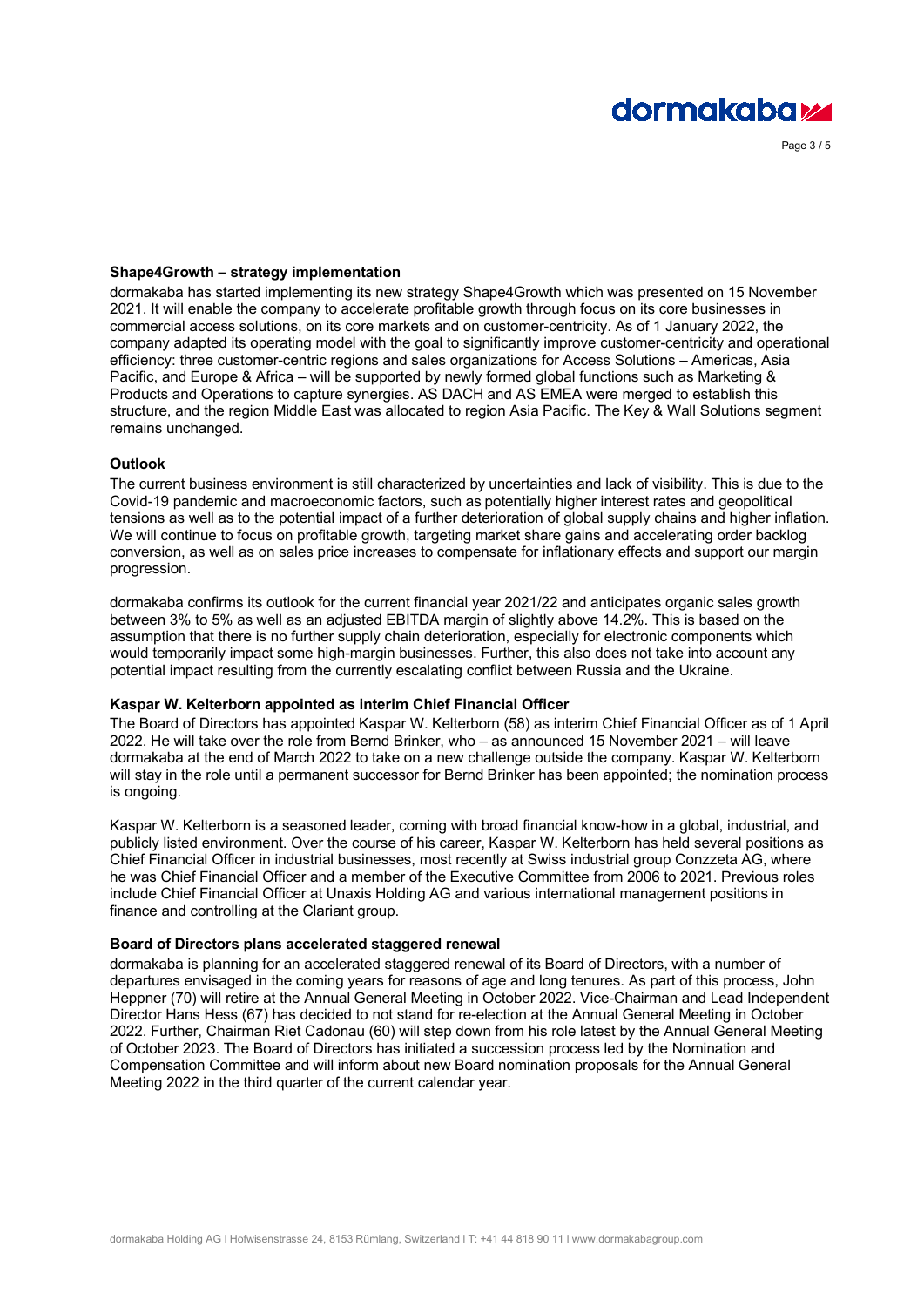

Page 4 / 5

#### **dormakaba Group key figures**

| in CHF million                                                             | Half-year ended<br>31.12.2021 | $\%$  | Half-year ended<br>31.12.2020 | %     |
|----------------------------------------------------------------------------|-------------------------------|-------|-------------------------------|-------|
| Net sales                                                                  | 1.349.6                       | 100.0 | 1.227.5                       | 100.0 |
| Adjusted EBITDA (Operating profit before<br>depreciation and amortization) | 193.5                         | 14.3  | 179.3                         | 14.6  |
| Profit before taxes                                                        | 130.6                         | 9.7   | 129.8                         | 10.6  |
| Net profit                                                                 | 100.6                         | 7.5   | 99.9                          | 8.1   |

dormakaba Holding AG's comprehensive Half-year Report 2021/22 can be found at [report.dormakaba.com](https://report.dormakaba.com/) and the analysts' presentation at dk.world/publications.

### Further information for: **Investors and analysts** Siegfried Schwirzer Head of IR T: +41 44 818 90 28 siegfried.schwirzer@dormakaba.com **Media**

Mirko Meier-Rentrop Head of External Communications T: +41 44 818 92 01 Mirko.meier-rentrop@dormakaba.com

#### **dormakaba Group**

dormakaba makes access in life smart and secure. As one of the top three companies in the industry, dormakaba is the trusted partner for products, solutions, and services for access to buildings and rooms from a single source. With strong brands in its portfolio, the company and its numerous cooperation partners are represented in over 130 countries worldwide.

dormakaba is listed on the SIX Swiss exchange, is headquartered in Rümlang (Zurich/Switzerland) and generated a turnover of CHF 2.5 billion with around 15,000 employees in financial year 2020/21.

SIX Swiss Exchange: DOKA

Further information about dormakaba Group on **[www.dormakabagroup.com/en](https://www.dormakabagroup.com/en)**

Insights and inspiration from the world of access on **[https://blog.dormakaba.com](https://blog.dormakaba.com/)**

News on financials, products and innovations of dormakaba Group on **[https://newsroom.dormakaba.com](https://newsroom.dormakaba.com/)**